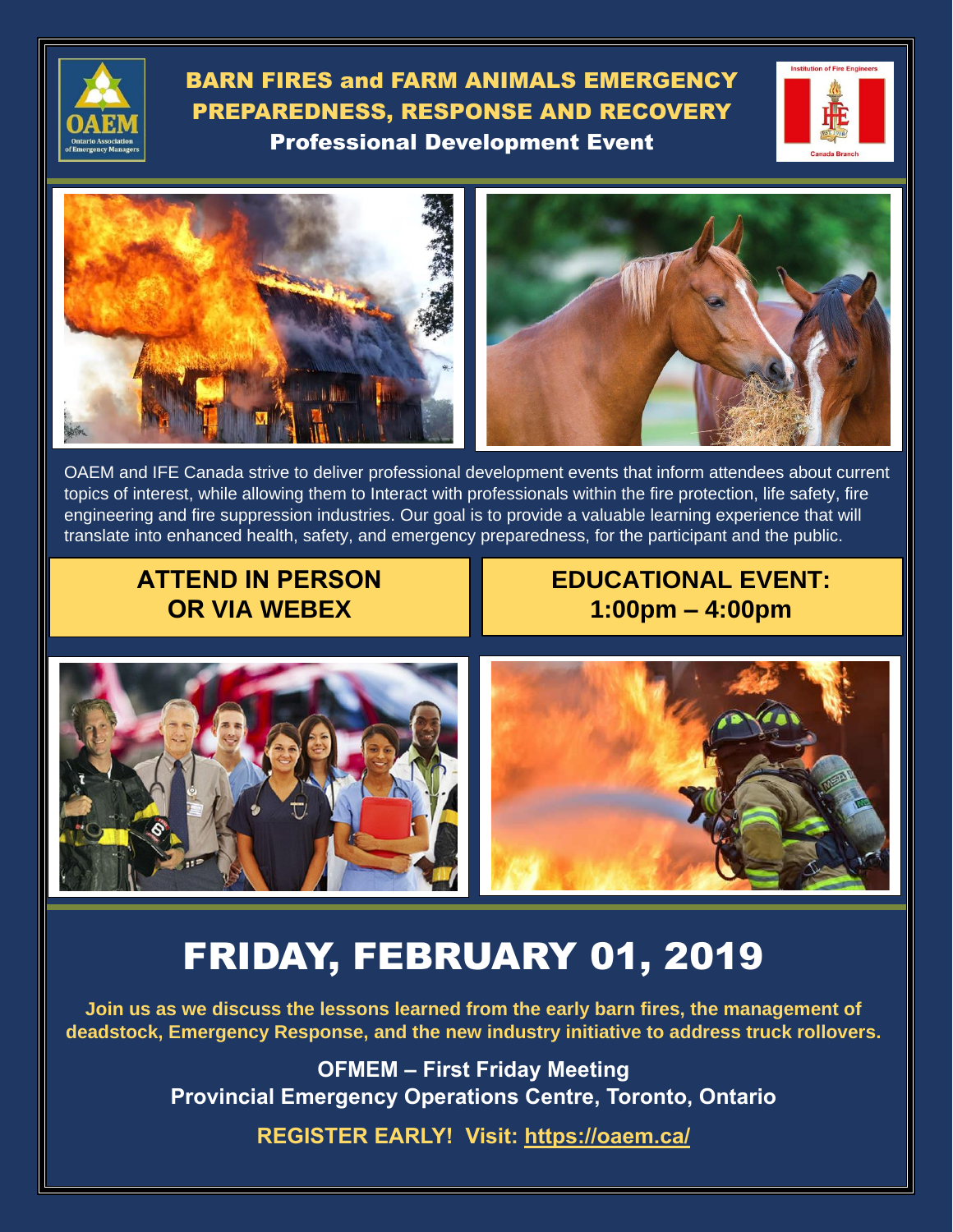### **GUEST SPEAKERS**

#### **BARN FIRES 101 – LESSONS LEARNED**

#### **Bruce Kelly, Program Manager, Farm and Food Care Ontario**

Barn fires are devastating for Ontario's farming families to deal with, the financial and emotional impacts are felt for many years, in addition to representing a concerning farm animal care issue. Barn fire prevention requires not only a practical understanding of livestock barns and fires, but also a sociological understanding of farmers' attitudes and behaviours, along with an awareness of how the risks of farm fires are perceived by farmers.

Bruce has been part of an Agricultural Barn Fires working group for 4 years and will provide an overview of the groups work on the barn fire issue. The group includes government, mutual insurance companies, livestock commodity groups, fire professionals and the ESA. Using information from fire loss investigations, near-misses, and from thermal imaging inspections of current buildings and equipment, the group has come to some conclusions that will help reduce the risk of livestock barn fires in Ontario.

Bruce is a U of G grad in wildlife biology and then spent more than 20 years as a Pork Producer in Wellington County. Since 2012, Bruce has worked for Farm & Food Care as Program Manager, working on a variety of Environmental and Animal welfare Issues impacting Ontario's farmers. Bruce works in a number of program areas including welfare training for farmers, livestock emergencies (truck rollovers and barn fires) dealing with activists and protesters and a variety of environmental issues related to agricultural water use and conservation including nutrient stewardship issues including Lake Erie water quality concerns.

#### **AFTER THE FIRE – NOW WHAT?**

#### **Jacqui Empson Laporte, Environmental Specialist, Ontario Ministry of Agriculture, Food and Rural Affairs**

In 2009, the rules for managing dead farm animals were modernized, to address the agricultural industry of today, and protect the environment, food safety and biosecurity. Jacqui will talk about management of deadstock on the farm, off the farm, and Emergency Response.

Jacqui Empson Laporte is an Environmental Specialist with the Ontario Ministry of Agriculture, Food and Rural Affairs. In 2009, she was Project Manager for the modernization of the framework that dealt with management of livestock after emergencies such as barn fires and structural collapses. She is a member of the Reduce the Risk of Barn Fire Advisory Committee, working with a number of organizations to develop new resources, education and outreach on barn fire prevention. In her personal life, she is a Crisis Responder and Team Leader for Victim Services of Huron County.

#### **FIRST RESPONDERS AND VEHICLE ACCIDENTS**

#### **Michael Campbell, Policy and Research Analyst, Beef Farmers of Ontario**

Vehicular accidents are always a challenge for first responders, but even more so when there are 1500 lb animals involved. Michael will talk about a new industry initiative to address truck rollovers including the unique risks and challenges in Northern and Southern Ontario.

Michael Campbell is the Policy & Research Analyst at Beef Farmers of Ontario (BFO). Michael manages BFO's efforts to improve cattle truck rollover preparedness in the province, which has included establishing the Ontario Cattle Emergency Network, a collective of beef producers intended to provide expertise to first responders at the site of highway accidents involving transported cattle. Michael also performs cost of production modeling, market research & analysis, and research project administration for BFO.